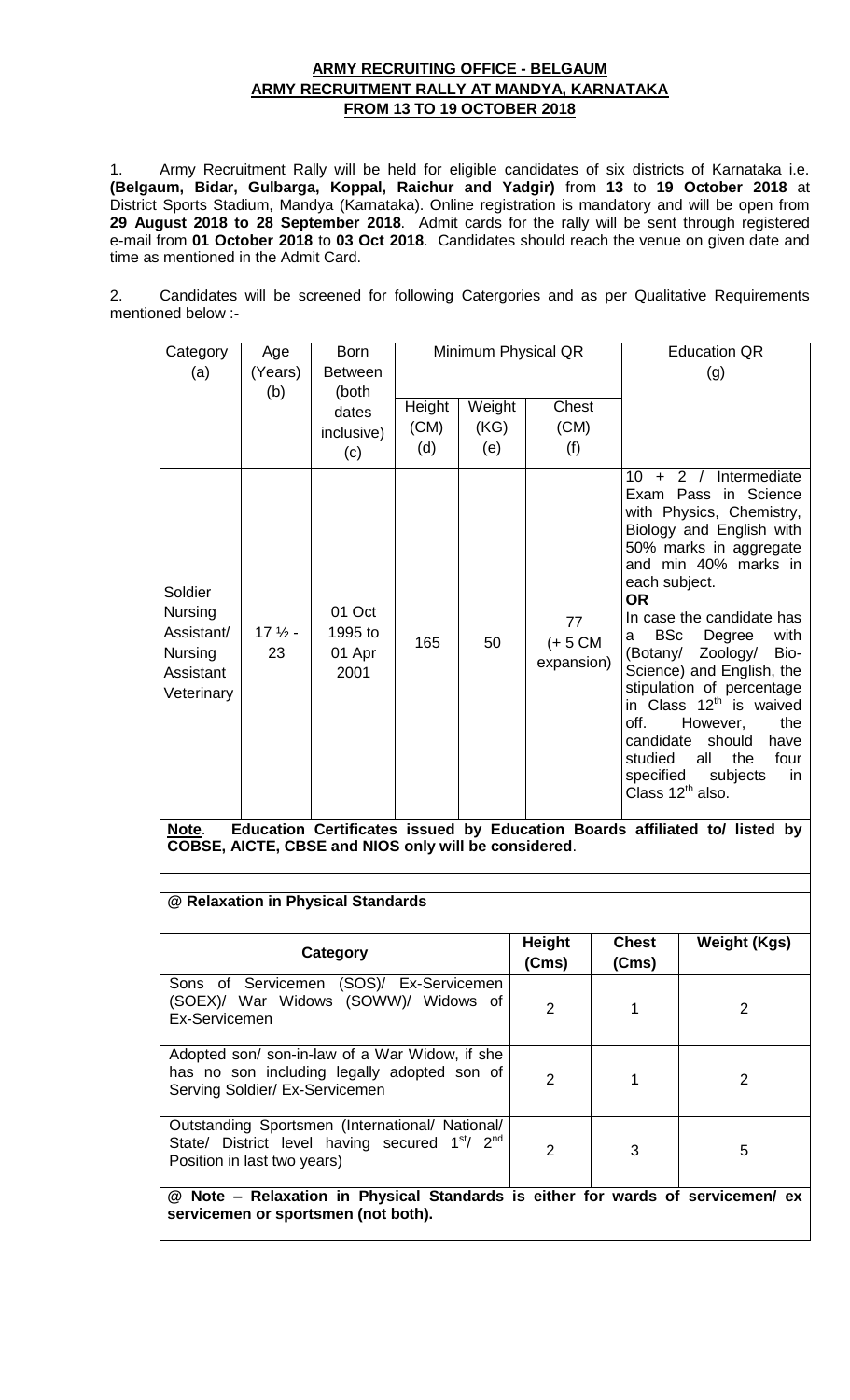3. Candidates will be tested as stated below :-

| <b>Physical Fitness Test (At Rally Site)</b>                   |                                                                                                        |                 |              |         | <b>Remarks</b>      |         |                              |                      |
|----------------------------------------------------------------|--------------------------------------------------------------------------------------------------------|-----------------|--------------|---------|---------------------|---------|------------------------------|----------------------|
| 1.6 Km Run                                                     |                                                                                                        | Beam (Pull      |              | 9 Feet  | $\overline{Z}$ ig – | Soldier | <b>Nursing</b>               | Assistant/           |
|                                                                |                                                                                                        | Ups)            |              | Ditch   | Zag                 | Nursing |                              | Assistant Veterinary |
| Group                                                          | <b>Marks</b>                                                                                           | Pull            | <b>Marks</b> |         | <b>Balance</b>      |         | only need to qualify in PFT. |                      |
|                                                                |                                                                                                        | Ups             |              |         |                     |         |                              |                      |
| Group I-                                                       | 60                                                                                                     | 10 <sup>°</sup> | 40           | Need    | Need to             |         |                              |                      |
| Uptill 5 Min 30                                                |                                                                                                        |                 |              | to      | Qualify             |         |                              |                      |
| Sec                                                            |                                                                                                        | 9               | 33           | Qualify |                     |         |                              |                      |
| Group $II - 5$                                                 | 48                                                                                                     | $\overline{8}$  | 27           |         |                     |         |                              |                      |
| Min 31 Sec to                                                  |                                                                                                        |                 |              |         |                     |         |                              |                      |
| 5 Min 45 Sec                                                   |                                                                                                        |                 |              |         |                     |         |                              |                      |
|                                                                |                                                                                                        |                 |              |         |                     |         |                              |                      |
|                                                                |                                                                                                        | $\overline{7}$  | 21           |         |                     |         |                              |                      |
| (For JCO (RT)<br>upto $30$ Yrs $-$                             |                                                                                                        | 6               | 16           |         |                     |         |                              |                      |
| 5 Min 45 Sec                                                   |                                                                                                        |                 |              |         |                     |         |                              |                      |
|                                                                |                                                                                                        |                 |              |         |                     |         |                              |                      |
| For JCO (RT)                                                   |                                                                                                        |                 |              |         |                     |         |                              |                      |
| above 30 Yrs                                                   |                                                                                                        |                 |              |         |                     |         |                              |                      |
| $-6$ Min 30                                                    |                                                                                                        |                 |              |         |                     |         |                              |                      |
| Sec (Need to                                                   |                                                                                                        |                 |              |         |                     |         |                              |                      |
| qualify only)                                                  |                                                                                                        |                 |              |         |                     |         |                              |                      |
| <b>Physical Measurement (At Rally Site)</b>                    |                                                                                                        |                 |              |         |                     |         |                              |                      |
| Physical measurements will be carried out as per the           |                                                                                                        |                 |              |         |                     |         |                              |                      |
| Physical standards listed at Para 2 above.                     |                                                                                                        |                 |              |         |                     |         |                              |                      |
| <b>Medical Test</b>                                            |                                                                                                        |                 |              |         |                     |         |                              |                      |
| (a) As laid down medical standards at the Rally site.          |                                                                                                        |                 |              |         |                     |         |                              |                      |
| (b) Unfit candidates will be referred to MH/ CH/ BH for        |                                                                                                        |                 |              |         |                     |         |                              |                      |
| specialist review. Candidates referred for specialist review   |                                                                                                        |                 |              |         |                     |         |                              |                      |
| should present themselves to the nominated MH/ CH/ BH          |                                                                                                        |                 |              |         |                     |         |                              |                      |
| within 14 days of the referral and report back to ARO for      |                                                                                                        |                 |              |         |                     |         |                              |                      |
|                                                                | issue of Admit Card for CEE, in case declared FIT.<br>Written Test through Common Entrance Examination |                 |              |         |                     |         |                              |                      |
| (CEE)                                                          |                                                                                                        |                 |              |         |                     |         |                              |                      |
| Will be conducted for medically fit candidates at<br>(a)       |                                                                                                        |                 |              |         |                     |         |                              |                      |
| nominated venue, Location, Date and time of written test will  |                                                                                                        |                 |              |         |                     |         |                              |                      |
| be intimated at rally site and through Admit Cards.            |                                                                                                        |                 |              |         |                     |         |                              |                      |
| (b) Admit card for the CEE for the Rally Fit candidates will   |                                                                                                        |                 |              |         |                     |         |                              |                      |
| be issued at Rally Site itself.                                |                                                                                                        |                 |              |         |                     |         |                              |                      |
| Admit card for the CEE for the Review Fit cases will be<br>(c) |                                                                                                        |                 |              |         |                     |         |                              |                      |
| issued after getting medically fit by concerned specialist/    |                                                                                                        |                 |              |         |                     |         |                              |                      |
| specialists at MH/ CH/ BH.                                     |                                                                                                        |                 |              |         |                     |         |                              |                      |

4. Candidates are required to bring following documents/ certificates in original with two attested photocopies with them to the rally site :-

(a) **Admit Card**. Printed with Laser Printer on good quality paper (Do not shrink the size).

(b) **Photograph**. Twenty copies of unattested Passport size colour photographs developed on good quality photographic paper in white background not more than three months old. Computer printouts/ photoshopped photographs will **NOT be** accepted.

#### (c) **Education Certificates**.

(i) Education Certificates with marks sheet in original of all educational qualifications achieved by candidate i.e. Matric/ Intermediate/ Graduation etc from recognised School/ College/ Board/ University.

(ii) Provisional/ online education certificate should be certified ink signed by the head of the educational institution of concerned Board/ University.

(iii) Candidates with matric certificate from Open School should bring School Leaving Certificate countersigned by BEO/ DEO.

(d) **Domicile Certificate**. Domicile Certificate with photograph issued by Tehsildar/ District Magistrate.

(e) **Caste Certificate**. Caste Certificate affixed with photograph (Maharashtra State does not issue with photograph) of the candidate issued by Tehsildar/ District Magistrate.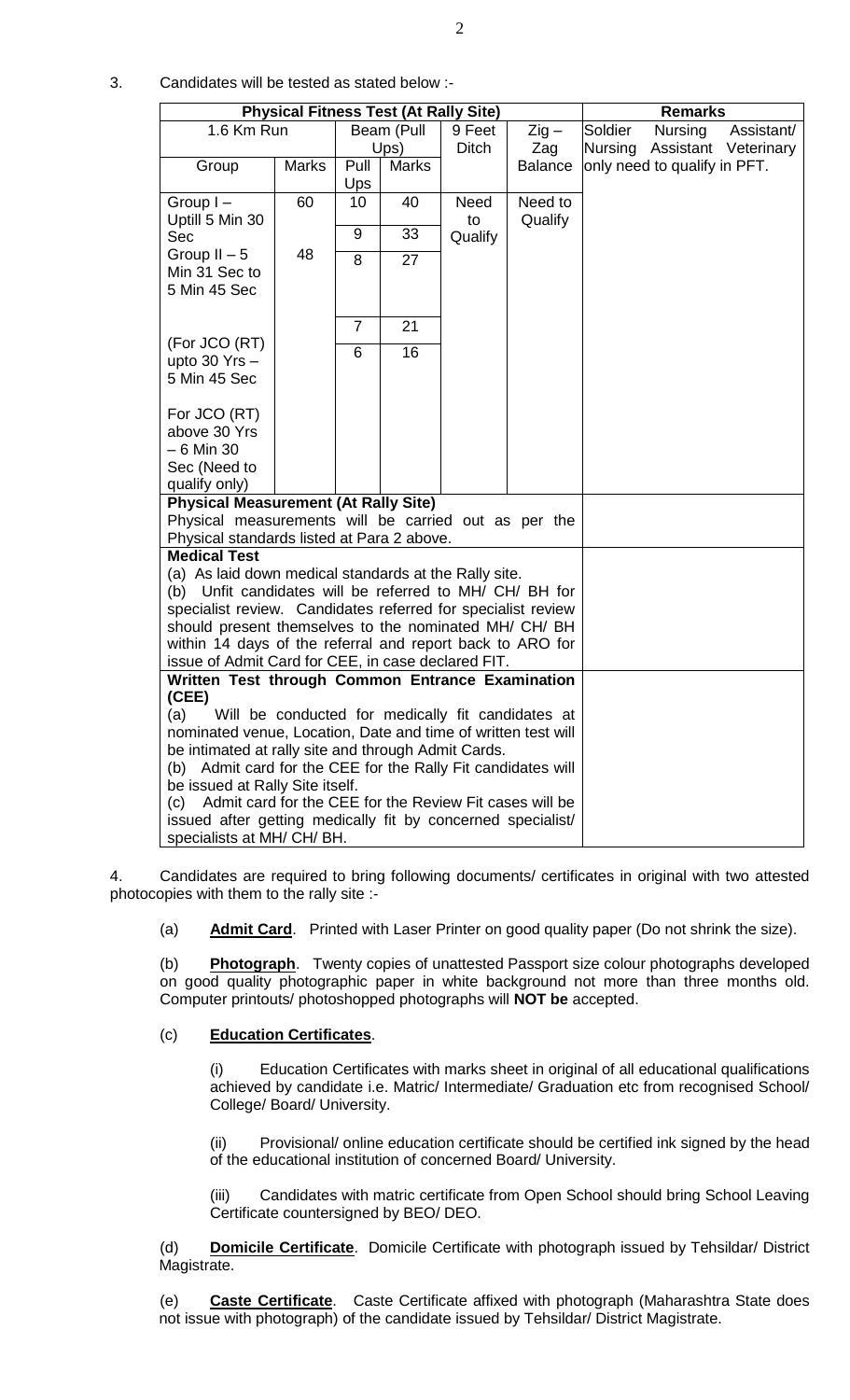(f) **Religion Certificate**. Religion Certificate issued by the Tehsildar/ SDM (if religion as "**SIKH/ HINDU/ MUSLIM/ CHRISTIAN**" is not mentioned in caste certificate).

(g) **School Character Certificate**. School Character Certificate issued by the School/ College Principal/ Headmaster, where the candidate last studied.

(h) **Character Certificate**. Character Certificate with photograph issued by Village Sarpanch/ Municipal Corporation **within last six months**.

(j) **Unmarried Certificate**. Unmarried Certificate for candidates less than 21 years of age with photograph issued by Village Sarpanch/ Municipal Corporation **within last six months**.

(k) **Relationship Certificate**. SOS/ SOEX/ SOW/ SOWW Candidates are required to produce the following documents :-

Relationship certificate issued from respective Record Office only duly signed by Record Officer with Personal number, Rank, Name and particular of Records Officer issuing the Relationship Certificate with office seal/ stamp is endorsed.

A declaration to the affect as mentioned in the Affidavit on Ten Rupees Non Judicial Stamp paper prepared by the ESM duly signed by 1<sup>st</sup> Class/ Executive/ Judicial Magistrate is required to be submitted by the candidate at the rally site. **Format of affidavit att as per Appx 'A'**.

(iii) Original Discharge Book of Ex-Serviceman also to be produced. Name and date of birth of the candidate must have been recorded in it.

### (l) **NCC Certificate**.

(i) NCC A/ B/ C certificates and Republic Day Parade certificate should have photograph of the candidate duly attested by issuing authority. **Provisional NCC A/ B/ C pass certificates will only be accepted if authenticated by concerned NCC Group Commanders**.

(ii) "Candidates who are holder of NCC "C" certificate and have participated in Annual Republic Day Parade camp at Delhi and issued RDC certificate will be treated at par with those candidates who have participated in Republic Day Contingent Parade at Delhi".

#### (m) **Sports Certificate**.

(i) Sportsmen who have represented India at International level and state at National level within the last two years. For list of sports under which, relaxation in physical standards is admissible, attention is invited to [www.joinindianarmy.nic.in](http://www.joinindianarmy.nic.in/) website.

(ii) Sportsmen who have represented district at State level and University team or regional team at District level with  $1<sup>st</sup>$  /  $2<sup>nd</sup>$  position within last two years. Sports certificates should be with registration number and from Government Recognised Sports Institutes/ bodies as under :-

| (aa) | Sr/<br>National -<br>Jr s<br>All<br>Championship certificates |                                                            | <b>National</b><br>Respective<br>Federation   |  |  |  |
|------|---------------------------------------------------------------|------------------------------------------------------------|-----------------------------------------------|--|--|--|
| (ab) | All State and District level -<br>certificates                | <b>State</b><br><b>Sports</b><br>Respective<br>Association |                                               |  |  |  |
| (ac) | All University level certificates -                           |                                                            | <b>Inter University Sports Board</b>          |  |  |  |
| (ad) | All School level certificates                                 |                                                            | India<br>School<br>All<br>Games<br>Federation |  |  |  |

(n) **Affidavit**. Candidates between 17 ½ to 18 years age are required to submit an additional affidavit on Rs 10/- Non Judicial Stamp Paper in English duly attested by Notary. **Format of affidavit attached as per Appendix 'B'**.

(o) **Single Bank A/C, PAN Card & AADHAR Card**. Single Bank A/C, PAN Card and Aadhar Card are mandatory documents for final enrolment for purpose of Pay and allowances and **other social benefits scheme**.

#### 5. **Special Instructions**. Nil.

## **Important Instructions**

6. **Administration**. Candidates are advised to bring sufficient eatables and drinking water with them since recruitment is a time consuming process.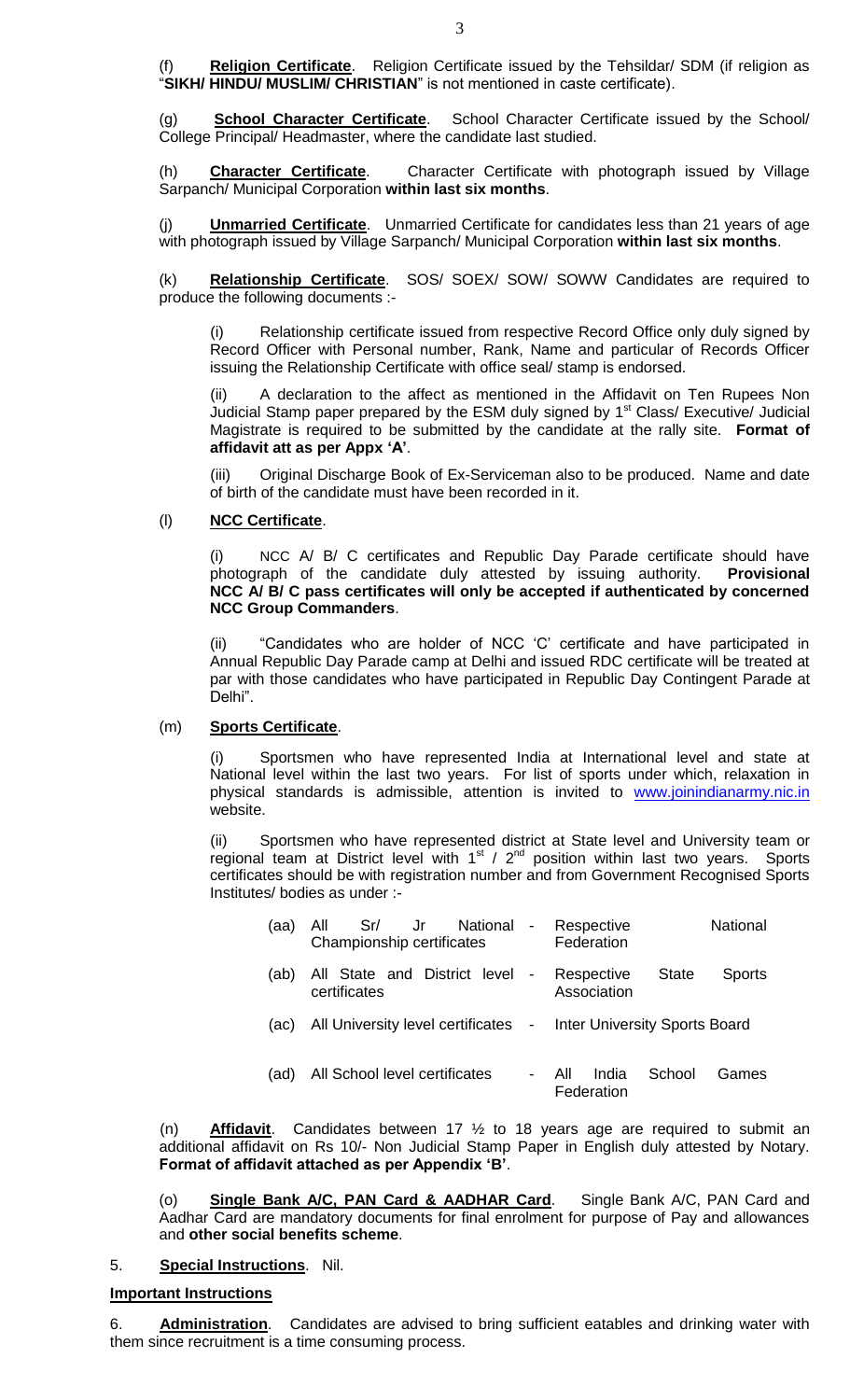7. **Canddiates will be permitted entry into the rally site only on production of Admit Card in duplicate generated online through the official website [www.joinindianarmy.nic.in.](http://www.joinindianarmy.nic.in/) Anyone found with fake admit card will be handed over to Civil Police**.

Recruitment into the Army is a free service. Candidates are advised not to pay bribe to anyone for recruitment as it is based purely on merit. Selection process during recruitment at all stages is computerised and transparent. Therefore, candidates are advised to be beware of touts as they cannot help them at any stage.

9. Candidates are advised to check their age and education criteria before participating in the rally. Candidates found under age/ overage and not meeting education criteria will be disqualified.

10 Giving/ Taking bribe, production of bogus/ fake certificates and indulging in unfair means is a criminal offence and liable for punishment under law.

11. Certificates with overwriting, tampering of seals or erasing/ alteration of any type will not be accepted.

12. All documents submitted by the candidates are verified by government agencies before enrolment into Army. Strong legal action will be taken against individuals submitting fake documents. Even after recruitment, the service will be terminated if candidates are found to have produced fake documents or gave wrong information at the time of recruitment, despite the number of years of service individual may have rendered.

13. No compensation for Death/ injury/ Loss etc during the rally and no travelling allowance/ dearness allowance for journey is admissible. Candidates will participate in the rally at their own risk and the participation is totally and entirely voluntary. The signing of Indemnity Bond is a mandatory requirement.

14. **Use of Performance Enhancing Drugs**. Use of any kind of performance enhancing drugs is strictly banned. Candidates having been found to have used the same will be debarred from further screening.

15. **Tattoo**. **Permanent body tattoos are only permitted on inner face of forearms i.e. from inside of elbow to the wrist and on the reverse side of palm/ back (dorsal) side of hand. Permanent body tattoos on any other part of the body are not acceptable and candidates will be barred from further selection**.

16. If 180 days or more lapse between screening medical at the rally and despatch, medical will be done again and unfit candidates in this review will not be recruited.

17. Selection is provisional till Rahdari Certificate is issued and candidates are despatched for training.

18. Mobile phones are not permitted in the rally site and at the time of CEE.

19. Candidates are advised in their own interest to undergo medical exam before coming for selection especially with respect to flat foot, poor vision, deformities and physical measurements. All are advised to ensure that they ears are free of wax by getting it cleaned by a doctor prior to the rally.

20. Candidates may have to present themselves at rally site for three to four days. Candidates should make arrangements for stay under their own arrangements.

21. Negative marking would be applicable in CEE.

22. Result of written examination will be declared on the official website **[www.joinindianrmy.nic.in](http://www.joinindianrmy.nic.in/)**. No separate letter will be sent to the candidate. It is responsibility of candidate to check his result and report to ARO for documentation.

23. **Relaxation Documents to be Produced for Availing Bonus Marks During Recruitment Rally**. Candidates who are availing concession of bonus marks will be considered for relaxation of bonus marks only if they produce in original/ provisional certificates at the recruitment rally site. No certificate will be accepted after the termination of rally.

24. For more details, contact on Telephone Number 0831-2465550.

**Disclaimer**. The terms and conditions, given in the notification and on the website are subject to change and should, therefore, be treated as guidelines only. In case of any ambiguity, the existing policies, rules and regulations of Indian Army/ Government of India will be final. Details are also available on website [www.joinindianarmy.nic.in.](http://www.joinindianarmy.nic.in/)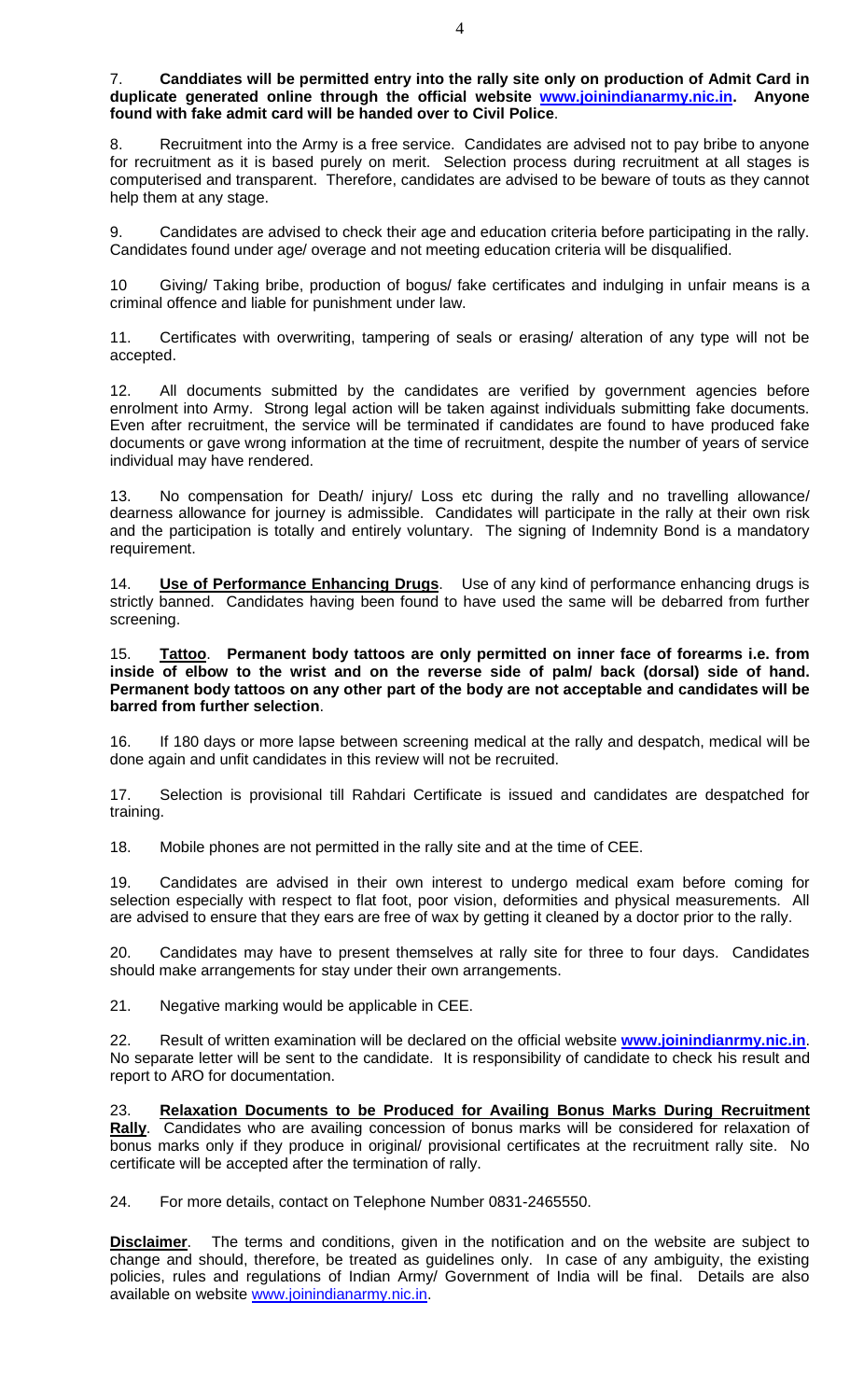**Appendix 'A'** (Ref Para 4 (k) (ii) of Notfn)

### **FORMAT FOR AFFIDAVIT**

JOINT PHOTOGRAPHS OF CANDIDATE WITH

FATHER/MOTHER/BROTHER SELF ATTESTED BY

1. I, No \_\_\_\_\_\_\_\_\_\_ Rank\_\_\_\_\_\_\_\_\_ Name\_\_\_\_\_\_\_\_\_\_\_\_\_\_\_\_\_\_\_\_ of (Unit) \_\_\_\_\_\_\_\_\_\_ hereby declare that (candidate Name) \_\_\_\_\_\_\_\_\_\_\_\_\_\_\_\_\_\_\_\_\_whose photographs is affixed above is my son.

2. Particulars of the candidate are as under: -

- (a) Name of the candidate  $:=$
- $(b)$  Relationship with applicant :
- (c) Father"s Name :\_\_\_\_\_\_\_\_\_\_\_\_\_\_\_\_\_
- (d) Mother's Name :
- (e) Address :\_\_\_\_\_\_\_\_\_\_\_\_\_\_\_\_\_

(f) Date of Birth \_\_\_\_\_\_\_\_\_\_\_\_\_ as per birth certificate No \_\_\_\_\_\_\_\_ issued by \_\_\_\_\_\_\_\_\_\_\_ (Issuing Authority) and as recorded in the Matriculation Certificate No \_\_\_\_\_\_\_\_\_\_\_\_\_ issued by \_\_\_\_\_\_\_\_\_\_\_\_\_\_\_\_\_\_\_\_\_\_\_\_\_ Education Board.

3. Details of other ward (Sons) are as under :-

| Ser       | Name |                    | Remarks  |          |  |
|-----------|------|--------------------|----------|----------|--|
| <b>No</b> |      | Student<br>(Class) | Employed |          |  |
|           |      |                    | Civilian | Military |  |
|           |      |                    |          |          |  |

4. It is certified that my son, \_\_\_\_\_\_\_\_\_\_\_\_\_\_\_\_\_\_\_\_\_ should be granted the laid down bonus marks as this facility has not been utilized by me for any other son before, in any rectruitment rally held anywhere in the country.

5. I undertake that I am liable to be punished under Army Act if the declaration made by me at Para 1 to 4 above is found to be incorrect / false at any stage.

Date : 2018 \_\_\_\_\_\_\_\_\_\_\_\_\_\_\_\_\_\_\_\_\_\_\_\_\_\_\_\_\_\_\_\_\_\_\_\_

(Signature of serving Soldier/Ex-servicemen) Army No, Rank, Name & Unit)